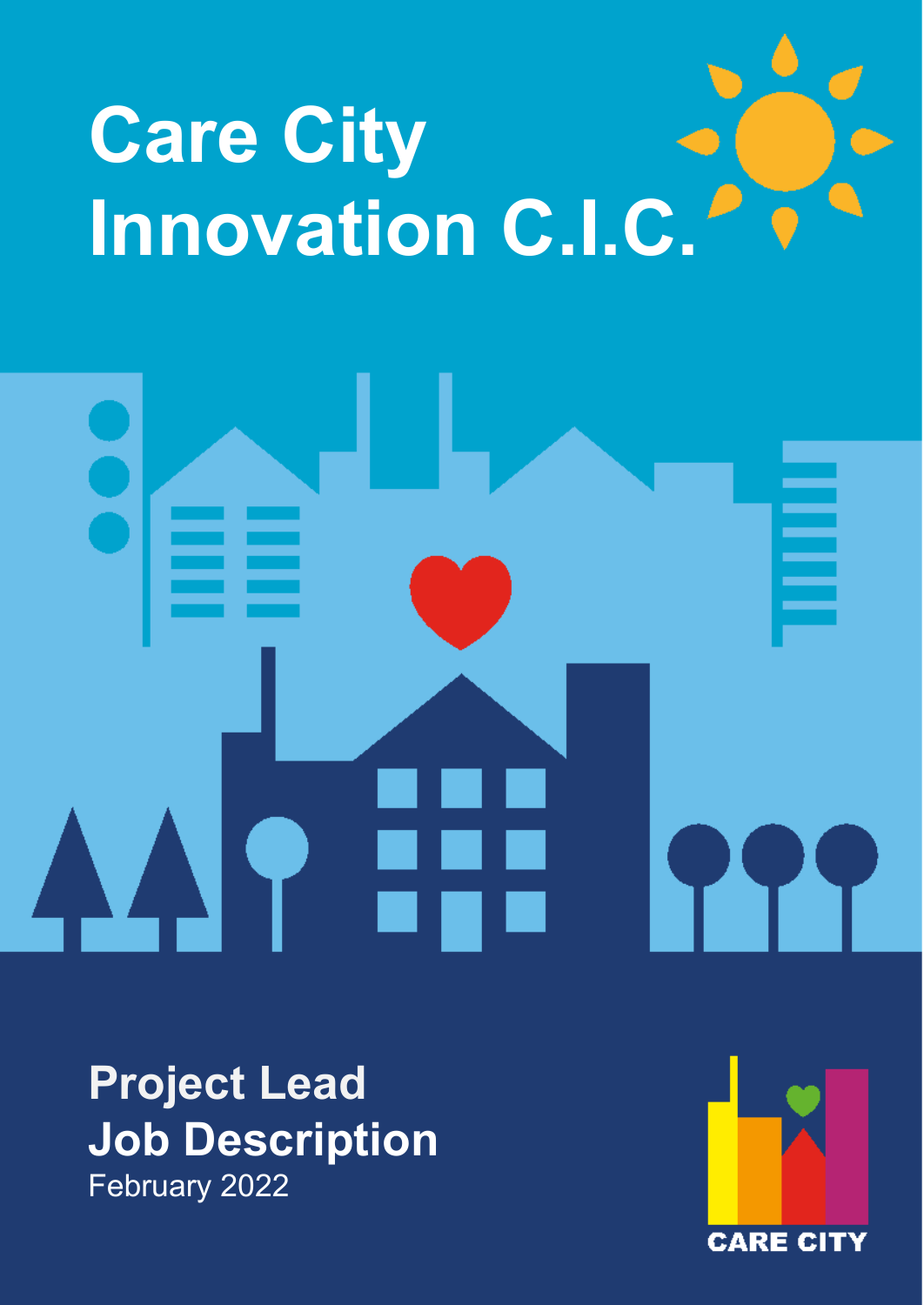# **Job Details**

| <b>JOB TITLE:</b>      | <b>Project Lead</b>                           |
|------------------------|-----------------------------------------------|
| <b>GRADE:</b>          | £38,000 - £45,500 - dependent upon experience |
|                        | (equivalent to NHS AfC Band 7)                |
| <b>RESPONSIBLE TO:</b> | <b>CEO, Care City Innovation C.I.C.</b>       |
| <b>REPORTS TO:</b>     | Deputy CEO, Care City Innovation C.I.C        |

# **Key Relationships**

| <b>Internal</b>               | <b>External</b>                                                                                      |  |  |
|-------------------------------|------------------------------------------------------------------------------------------------------|--|--|
| • Line Manager                | • Industry partners                                                                                  |  |  |
| • Project Leads               | • Local Authority NHS providers                                                                      |  |  |
| • Project Support Officers    | • North East London Integrated Care<br>System (NELHCP), BHR Academy &<br><b>NEL Anchor Programme</b> |  |  |
| • Business Manager            |                                                                                                      |  |  |
| • Workforce & Development SRO | • NHS commissioners                                                                                  |  |  |
| • Communications Director     | • STP and STP Partners                                                                               |  |  |
| • Community Board             | • Other Clients and Funders                                                                          |  |  |
|                               | • Third sector partners                                                                              |  |  |
|                               | • Local community groups and the<br>general public                                                   |  |  |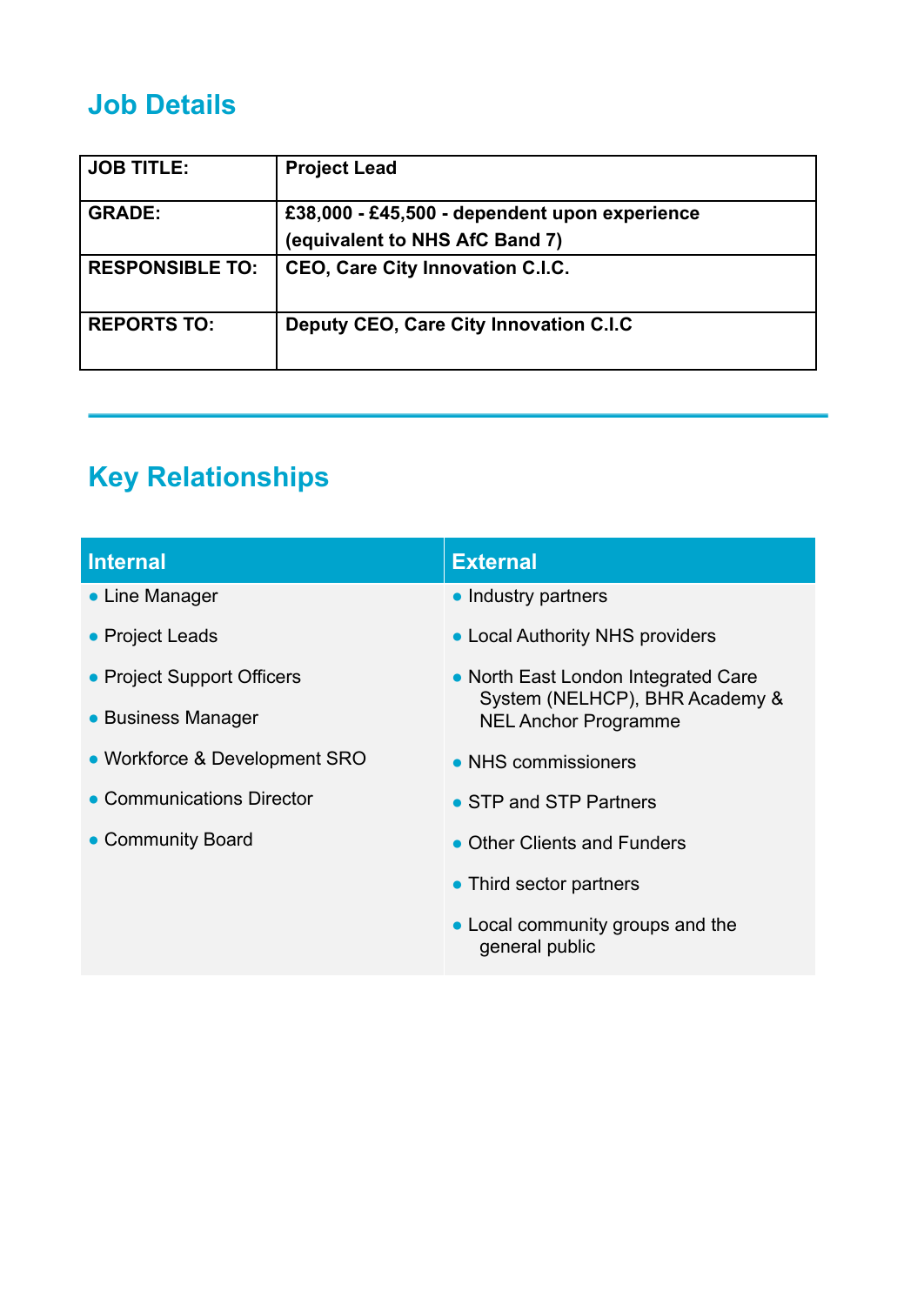# **Controls Assurance Statement**

The purpose of this job description is to outline the level of responsibility and accountability of this post. This will ensure that all work undertaken by our staff is clearly identified and carried out under clear lines of accountability.

## **Aim of the Role**

Care City is a non-profit innovation centre for healthy ageing, based in Barking, East London. Care City aims to deliver both measurable improvements in healthy ageing for the local population and to act as a catalyst for regeneration across north east London. It was co-founded in 2013 by the London Borough of Barking and Dagenham (LBBD) and North East London NHS Foundation Trust (NELFT). Both founders of Care City intended for it to become a sustainable and independent organisation within 5 years.

As a result, Care City successfully became an independent Community Interest Company (CIC), a special form of limited company which exists primarily to benefit a community and which reinvests any profits in its social purpose. It represents a forward-looking response to the evolving health and social care environment and is testament to the investment of both founders, LBBD and NELFT in creating a viable and impactful organisation to support health and care in north east London.

As a CIC we have the opportunity to work flexibly and responsively, resulting in operational efficiencies, community benefit and diversification of revenue streams, whilst continuing to work for the benefit of the population of north east London.

The aim of this role is to assist Care City in its mission to work with our community and local system to build the best environment for local people to have a healthier, happier older age, through research, innovation and development. The post holder will be responsible for leading workforce development, innovation and research projects and managing project teams, alongside developing and nurturing relationships with partners and stakeholders. The postholder will ensure projects are adequately planned, resourced and that all project contributors are supported in delivering to high standards, on time and within a set budget.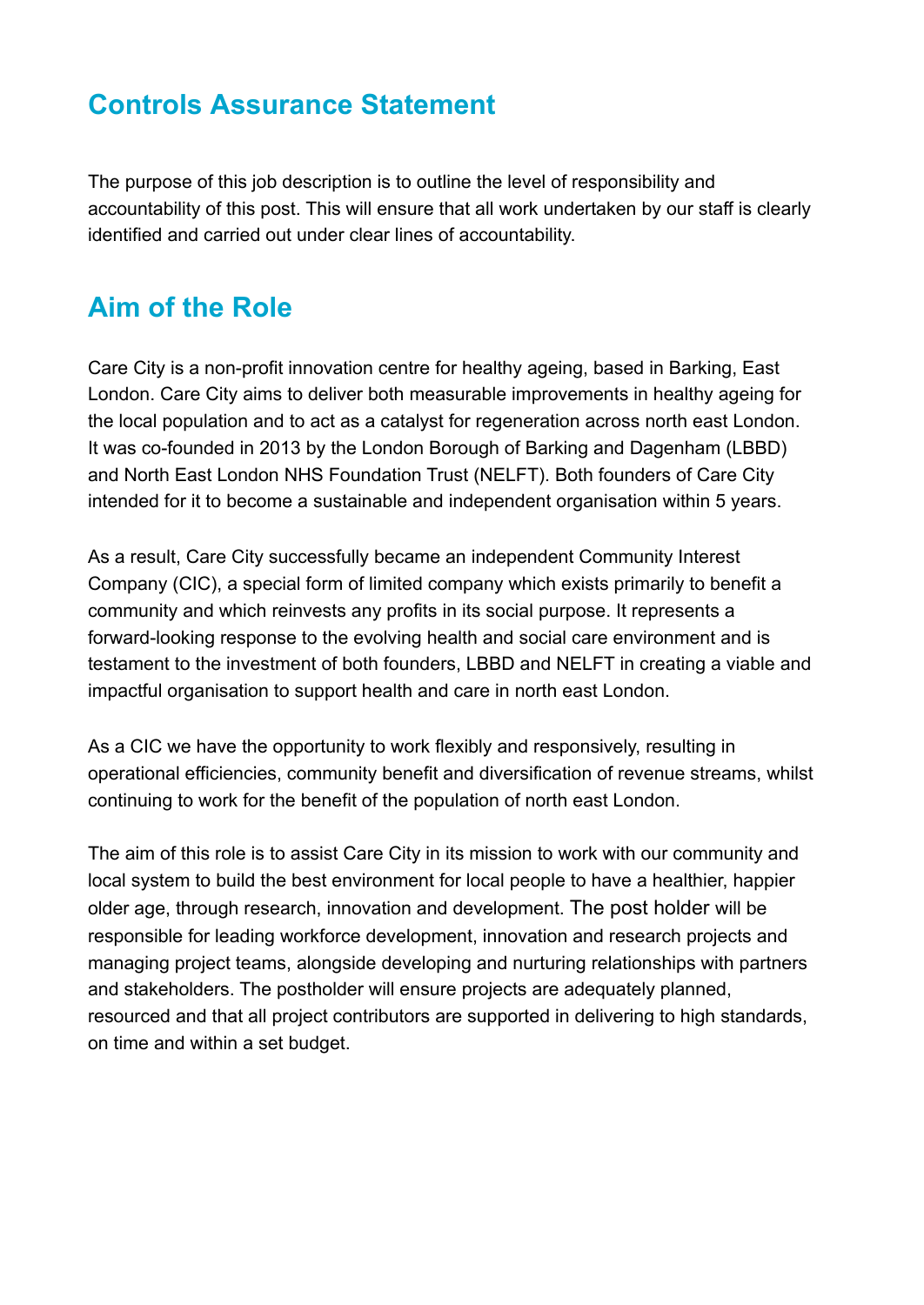# **Project Lead Job Summary**

The post-holder will lead the delivery of all designated projects, working closely with project teams, consisting of Care City staff, contractors and partner organisations to ensure they are completed in a timely fashion, to a high standard and within budget. The post-holder will plan and designate project resources, prepare budgets, monitor progress, and keep stakeholders informed.

The post holder will be an active contributor to Care City's wider strategy and project pipeline development by sharing insights and learnings from their work, research and the stakeholders they collaborate with.

The post holder will have the following key responsibilities:

#### Lead/manage Care City projects

- 1. Lead, plan and manage the delivery of Care City projects (those with an annual budget of less than £50k/year).
- 2. Manage the delivery supported by leadership and planning by a senior colleague – of larger Care City projects (where larger projects have an annual budget of greater than £50k/year)
- 3. Assure quality, and inform senior colleagues if there are issues to be resolved
- 4. Facilitate and negotiate with health and care stakeholders, both within workshops and in meetings
- 5. Research and evaluate innovations related to healthy ageing
- 6. Test and prototype innovations related to healthy ageing, helping to create insights and improvements
- 7. Write and talk publicly about the work of Care City
- 8. Synthesise the findings of Care City's working, drawing out actionable insights for our partners and for the development of Care City's own work

#### Manage project teams and client and partner relationships

- 1. Manage a project team, specifying clearly roles, tasks and timelines, while making clear their relationship to the purpose and goals of the project (with the support of a senior colleague for larger projects).
- 2. Lead team meetings, and provide regular updates on project progress, focusing the team on priorities and resolving key issues and questions
- 3. Manage time and resources on smaller Care City projects, taking responsibility for budgets of up to £50k per year, with close support from senior colleagues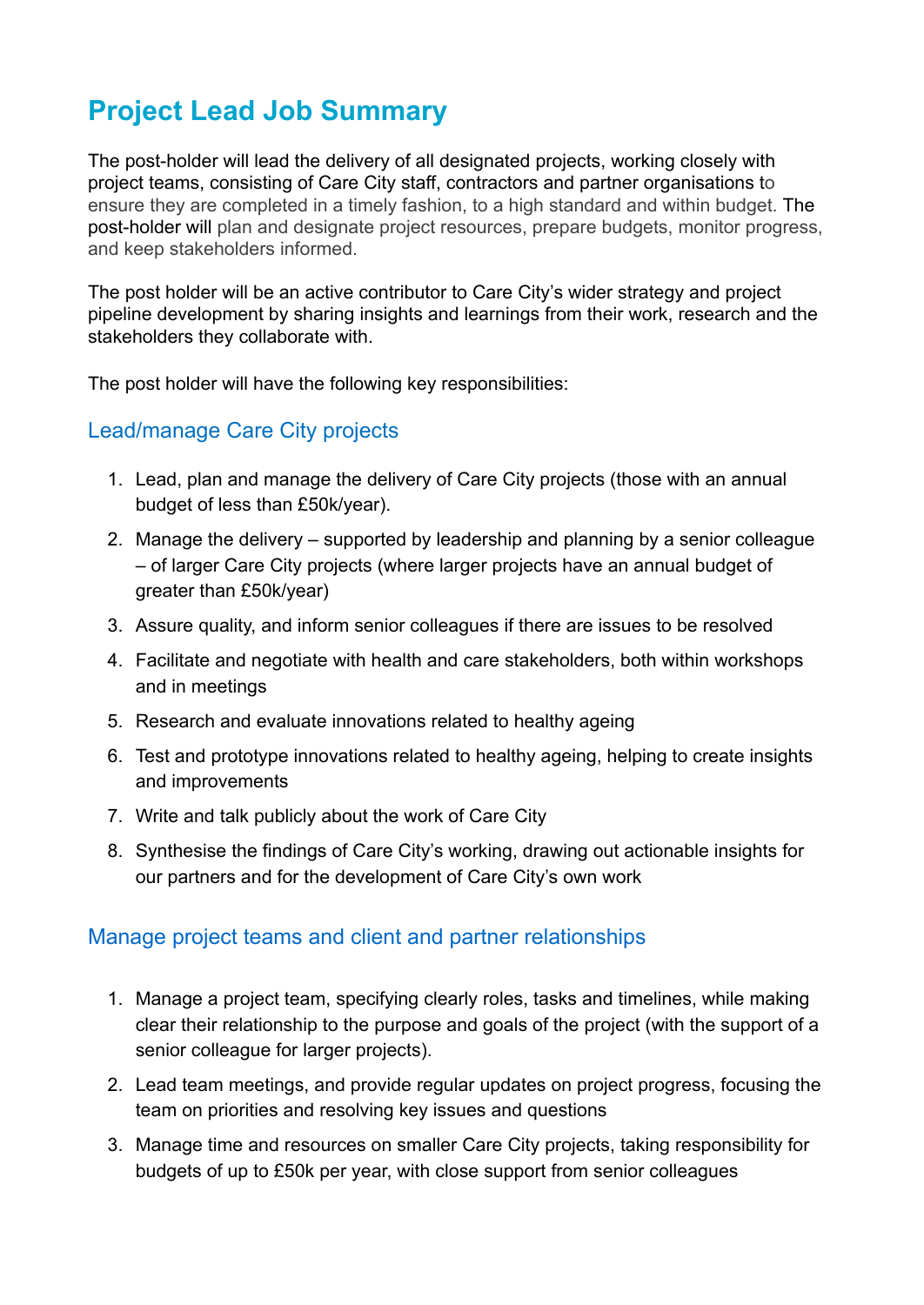- 4. Ensure that project planning is responsive to the development goals of project members, providing informal feedback where helpful and raising any issues of individual performance with senior colleagues
- 5. Communicate with clients professionally and responsively, demonstrating the importance Care City attaches to their views, needs and objectives.
- 6. Provide information and regular reporting to clients as required
- 7. Build relationships with clients and other partner and stakeholders of Care City, seeking to contribute to and learn from their work wherever possible
- 8. Seek to protect the Care City's reputation and the rigour and fairness of its work
- 9. Support senior colleagues to identify and secure new pieces of work for Care City

#### Communication and wider contribution

- 1. To be the main point of contact between Care City and its clients for smaller projects
- 2. To support reporting and communication between Care City and its clients for larger projects
- 3. To be the main point of contact between Care City and selected innovators and partners
- 4. To support the work of evaluation partners, responding to requests for help and information in a timely way.
- 5. Convene and manage project meetings.
- 6. Attend external stakeholder meetings as required by project work
- 7. Attend external meetings about health and care regionally and nationally, representing Care City and speaking about its work.
- 8. Contribute ideas and suggestions as a member of the Care City team, supporting the development of colleagues, systems and ways of working. At times, lead and test out incremental organisational developments, supported by the Chief Executive
- 9. Building on project work, contribute to the development of Care City's overall strategy and policies, by contributing ideas in writing and in team meetings, including by identifying new partners for Care City to connect with and suggesting new areas of work for the organisation.
- 10.Support the Chief Executive by contributing research and content to pitches for new pieces of project work. At times attend and contribute to pitches for new work, without taking responsibility for pitch meetings or new project development more generally.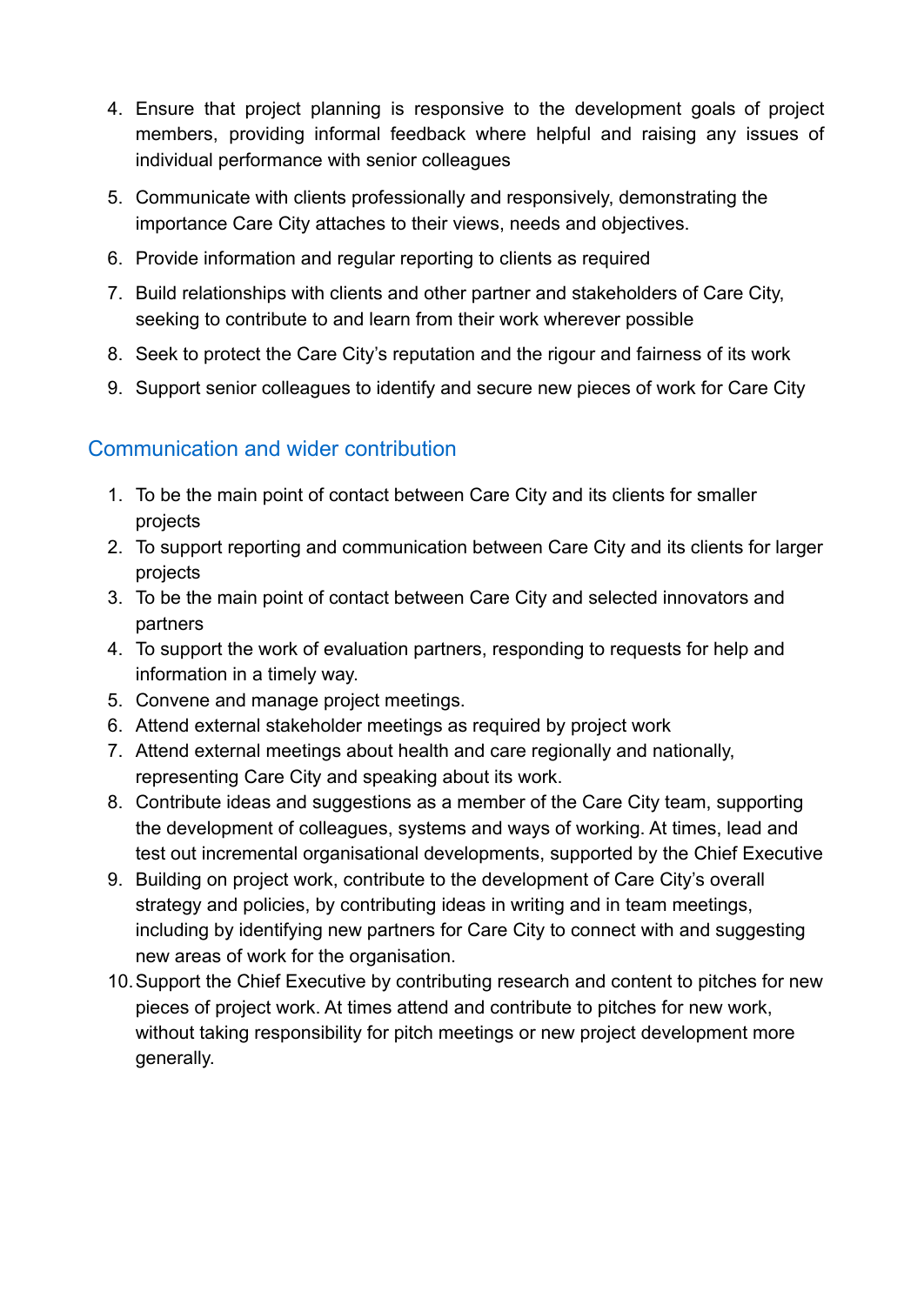### **Person Specification:** Project Lead

|                                                                                               | <b>Essential Job</b><br><b>Requirements</b>                                                                                                                                                                                                                                                                                                                                                                                                                                                                                                                                                                                                                                                                                                                                                                                   | <b>Desirable Job</b><br><b>Requirements</b>                                                                                                                                                                                                                                                                                                                                                                                                | <b>How Identified</b> |
|-----------------------------------------------------------------------------------------------|-------------------------------------------------------------------------------------------------------------------------------------------------------------------------------------------------------------------------------------------------------------------------------------------------------------------------------------------------------------------------------------------------------------------------------------------------------------------------------------------------------------------------------------------------------------------------------------------------------------------------------------------------------------------------------------------------------------------------------------------------------------------------------------------------------------------------------|--------------------------------------------------------------------------------------------------------------------------------------------------------------------------------------------------------------------------------------------------------------------------------------------------------------------------------------------------------------------------------------------------------------------------------------------|-----------------------|
| <b>Qualifications</b><br>and Training<br>Level of education<br>Professional<br>qualifications | Honours Degree / or<br>equivalent level of<br>specialist knowledge                                                                                                                                                                                                                                                                                                                                                                                                                                                                                                                                                                                                                                                                                                                                                            | Postgraduate<br>$\bullet$<br>Diploma in related<br>subject<br>Formal project<br>$\bullet$<br>management<br>qualification                                                                                                                                                                                                                                                                                                                   | A                     |
| <b>Experience</b><br>and Knowledge                                                            | Subject matter<br>expertise in project<br>management with a<br>track record of<br>successfully managing<br>projects<br>Evidence of applying<br>appropriate techniques<br>and methodologies to<br>complex project<br>management<br>Experience of<br>$\bullet$<br>managing budgets and<br>track record of<br>delivering projects on<br>time and within budget<br>Experience of working<br>$\bullet$<br>in the NHS and social<br>care environment<br>Knowledge and<br>$\bullet$<br>understanding of<br>health and<br>determinants of health<br>Experience in a staff<br>management role<br>Proven ability to work<br>with senior leaders<br>and as part of mixed<br>programme teams<br>Aptitude to understand<br>and analyse complex<br>issues<br>Understanding of the<br>key challenges facing<br>the health and care<br>sector | • Understanding of the<br>third sector and structure<br>and operation of<br>community interest<br>companies/small<br>businesses<br>• Experience of income<br>generation and bid<br>writing<br>$\bullet$ In-depth<br>understanding of the<br>public sector and how<br>current policy changes<br>will influence provision in<br>the future<br>• Experience of<br>technology<br>implementation and<br>utilisation within the<br>public sector | A/I                   |
| <b>Skills</b>                                                                                 | Demonstrated<br>excellence in project<br>management<br>Able to manage<br>uncertainty and thrive                                                                                                                                                                                                                                                                                                                                                                                                                                                                                                                                                                                                                                                                                                                               |                                                                                                                                                                                                                                                                                                                                                                                                                                            | AI                    |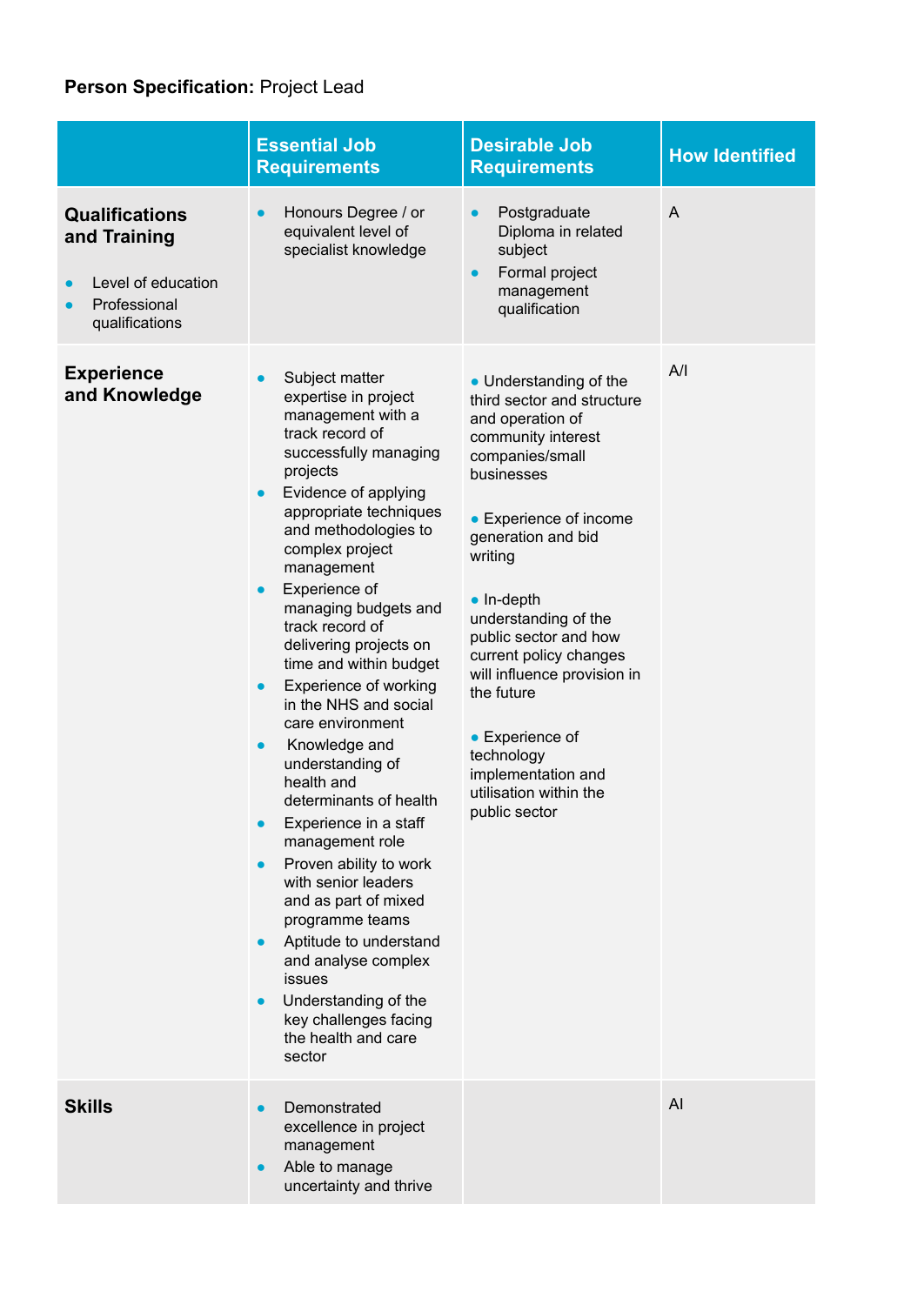|                           | in a high-paced<br>environment<br>Works in a<br>collaborative and<br>solution-focused<br>fashion with team<br>members and partners<br>Communicates<br>$\bullet$<br>effectively with a range<br>of different groups and<br>stakeholders<br><b>Excellent presentation</b><br>$\bullet$<br>skills, able to present<br>complex information in<br>a clear and articulate<br>manner appropriate to<br>the audience and<br>context<br>Proven ability to<br>manage a variety of<br>staff in programme<br>delivery context<br>including upward<br>management where<br>appropriate<br>Excellent<br>$\bullet$<br>organisational skills<br>Strong negotiation,<br>$\bullet$<br>motivation and<br>influencing skills.<br>Ability to use MS<br>Office applications, at<br>advanced level<br>Ability to work flexibly<br>and manage<br>fluctuating demand<br>Ability to understand<br>analyse and process<br>complex data |
|---------------------------|------------------------------------------------------------------------------------------------------------------------------------------------------------------------------------------------------------------------------------------------------------------------------------------------------------------------------------------------------------------------------------------------------------------------------------------------------------------------------------------------------------------------------------------------------------------------------------------------------------------------------------------------------------------------------------------------------------------------------------------------------------------------------------------------------------------------------------------------------------------------------------------------------------|
| <b>Personal Qualities</b> | Committed to working<br>with kindness and<br>compassion for team<br>members, our<br>community and<br>partners<br>Ability to manage and<br>$\bullet$<br>resolve difficult<br>situations and<br>conflicts<br>Resourceful<br>An ability to work<br>flexibly and<br>independently and as<br>a member of a small<br>team<br>Collaborative team<br>worker                                                                                                                                                                                                                                                                                                                                                                                                                                                                                                                                                        |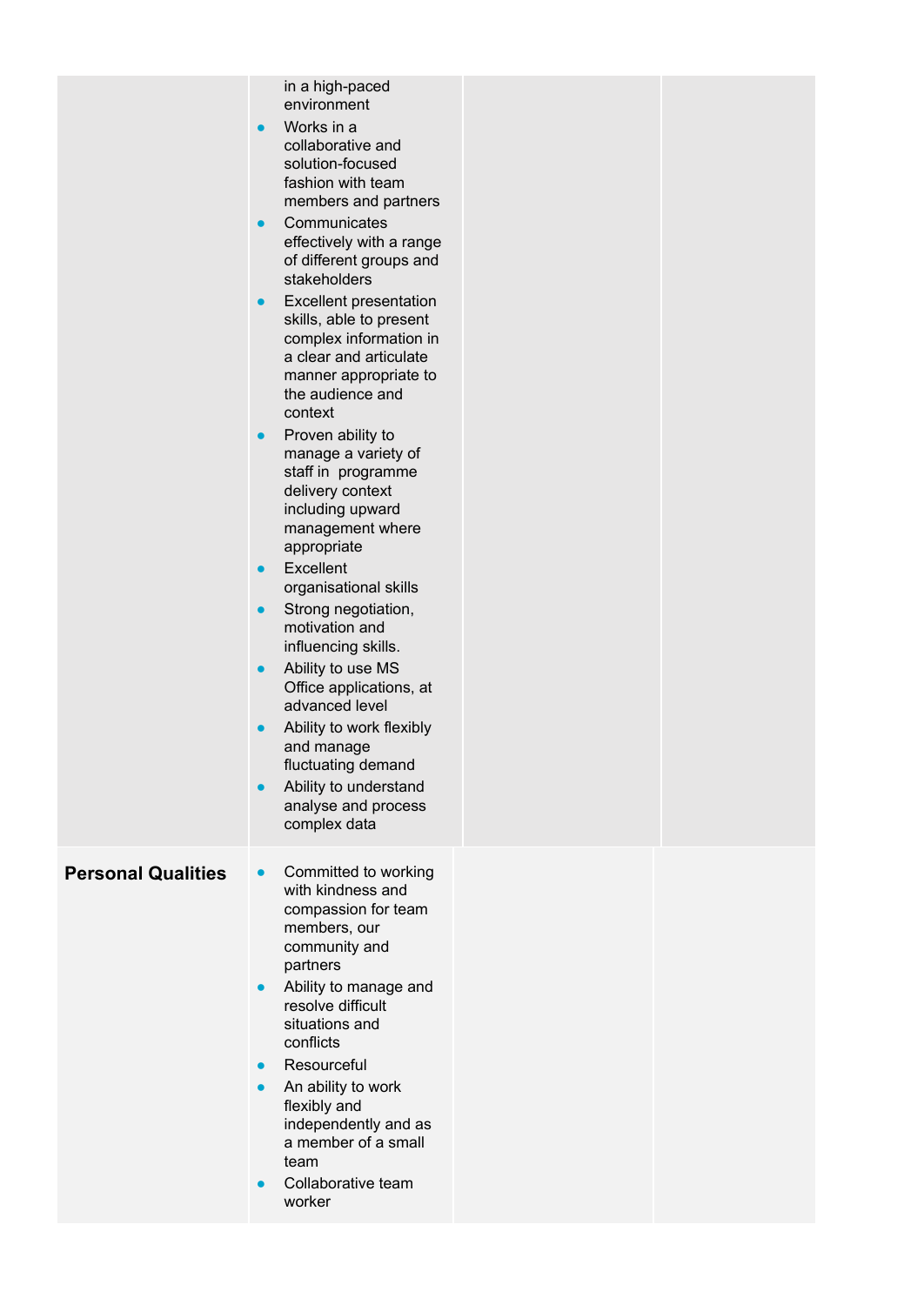- Self-directed and motivated
- Shares values of Care City and is passionate about our mission
- Creative thinker able to bring new ideas to complex problems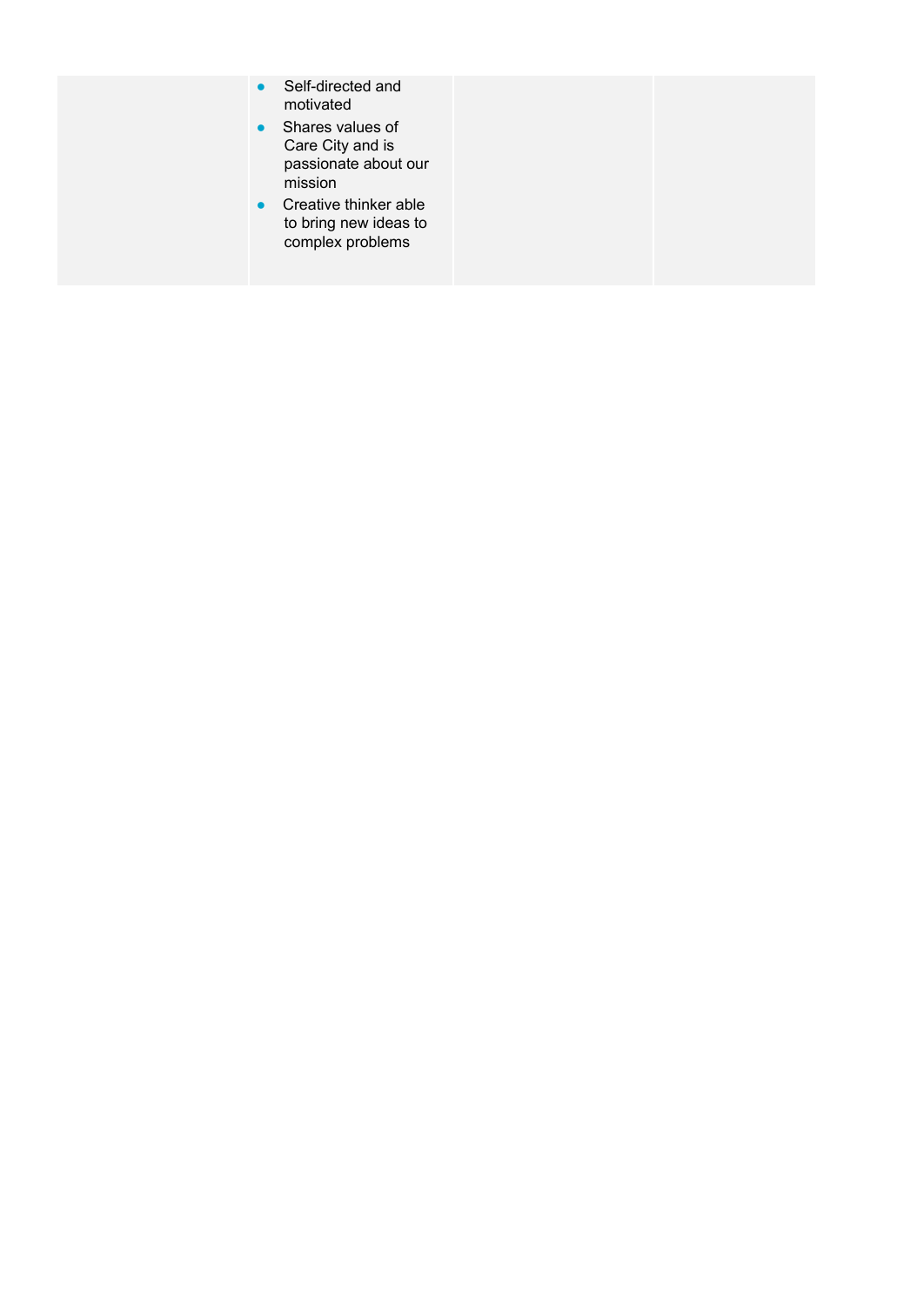| <b>Specific</b><br><b>Requirements</b> | $\bullet$<br>$\bullet$ | Able to travel<br>around sites as<br>required<br>The ability to work<br>flexibly in<br>accordance with<br>service needs |                                                      |  |  |
|----------------------------------------|------------------------|-------------------------------------------------------------------------------------------------------------------------|------------------------------------------------------|--|--|
| How identified:                        | $AF -$<br>C            | $\overline{\phantom{a}}$<br>$\overline{\phantom{a}}$                                                                    | <b>Application Form</b><br><b>Check</b><br>Interview |  |  |

- P Presentation
- T Test

# **For Office Use Only**

**Date of template: 22nd February 2022**

**Date for review: 22nd February 2023**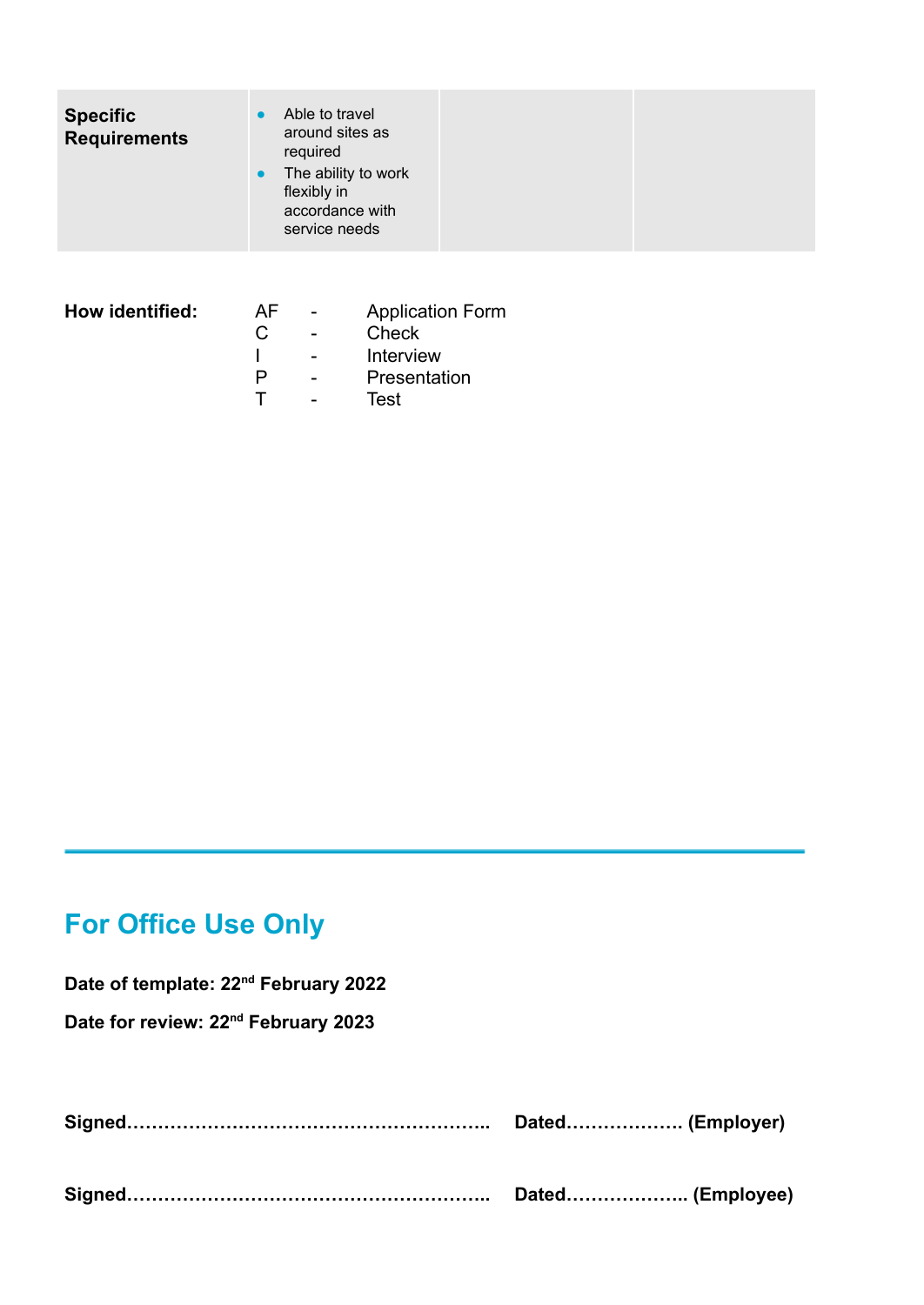# **Additional Information**

#### **Health & Safety**

Employees must be aware of the responsibilities placed upon them under the Health & Safety at Work Act (1974) and subsequently published regulations to ensure that Care City Innovation C.I.C. Health and Safety policies and procedures are complied with to maintain a safe working environment for visitors, contractors and employees.

#### **Risk Management**

You will be responsible for adopting the Risk Management Culture and ensuring that you identify and assess all risks to your systems, processes and environment and report such risks for inclusion within the Risk Register. You will also attend mandatory and statutory training, report all incidents/accidents including near misses and report unsafe occurrences as laid down within Care City Innovation C.I.C. policies.

#### **Safeguarding Children and vulnerable adults**

Care City Innovation C.I.C. is committed to safeguarding and promoting the welfare of children and adults and to protecting them from the risks of harm. It recognises its responsibility to ensure that safe working conditions and systems are in place for staff working with children, adults and families in their care. Staff are required to comply with its policies on Safeguarding.

#### **Conflict of Interest**

The Care City Innovation C.I.C. Conflict of Interest policy requires all employees to declare all situations where you or a close relative or associate has a controlling interests in a business [such as a private company, public organisation or other public or voluntary organisation] or in any activity which may compete for any contracts to supply goods or services to Care City Innovation C.I.C. All such interests must be declared in the Care City register of interests either on appointment or when such interests are gained.

As an employee you are required to make yourself aware of and adhere to Care City's governance policies, such as Standing Orders and Standing Financial Instructions.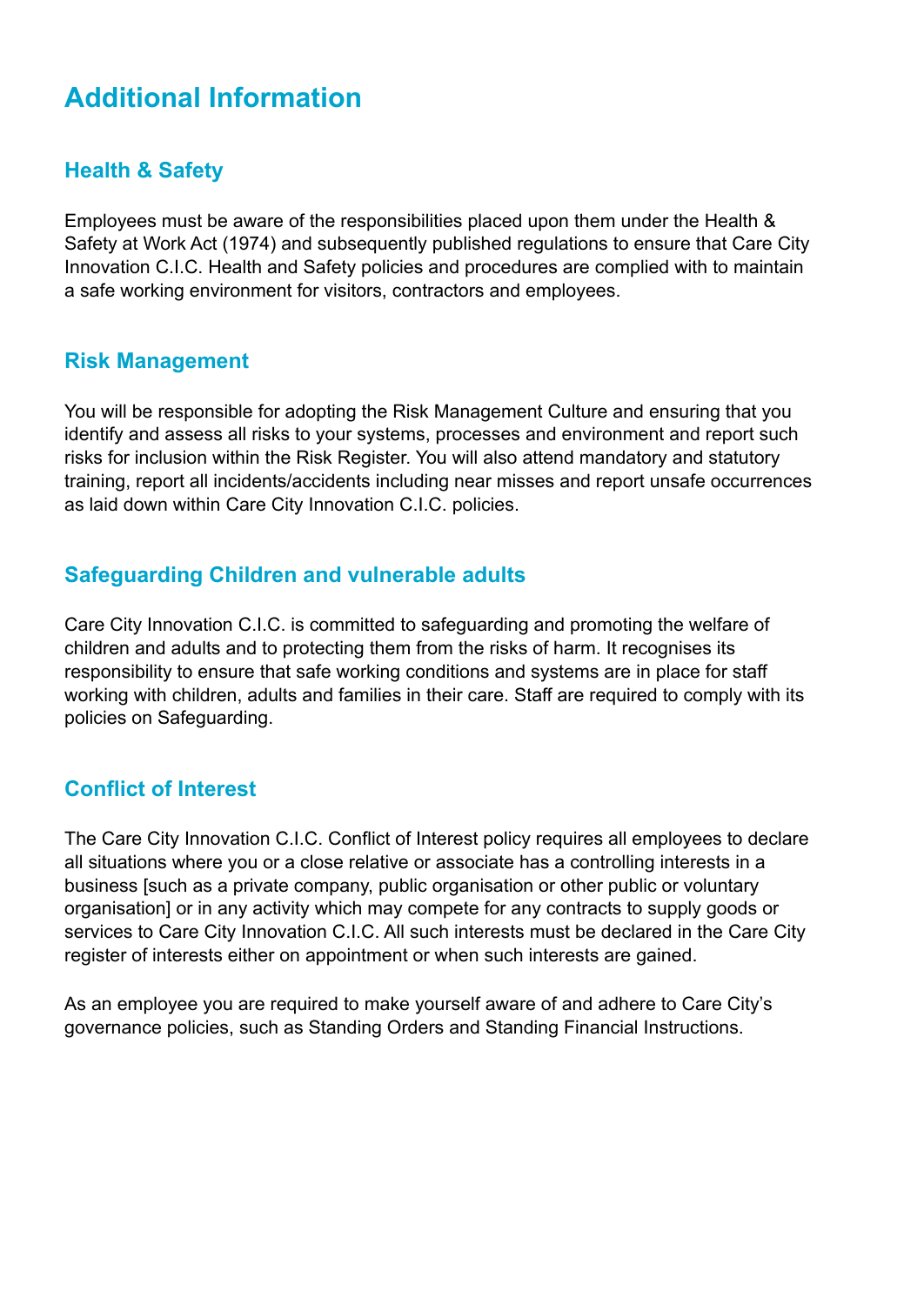#### **Sustainability**

All staff has a responsibility for delivering high quality work in a low carbon environment, where energy is used wisely and not wasted.

It is the responsibility of all staff to minimise Care City C.I.C.'s environmental impact by recycling where possible, switching off lights, computers, monitors and equipment when not in use, minimising water usage and reporting faults promptly.

#### **Smoking Policy**

It is Care City's policy to promote health. Smoking, therefore, is actively discouraged. It is illegal to smoke within Maritime House and surrounding property.

#### **Codes of Conduct**

Care City Innovation Community Interest Company requires the highest standards of personal and professional conduct from all of its employees. Where relevant, employees must comply with the Code of Professional Conduct appropriate to their professional governing body.

As Care City employee, you are required to observe the following principles:

- Respect the public, patients, relatives, carers and partners in other agencies;
- Be honest and act with integrity;
- Accept responsibility for my own work and the proper performance of the people I manage;
- Show my commitment to working as a team member of working with all my colleagues in Care City and the wider community;
- Take responsibility for my own and continuous learning and development

#### **Data Protection**

Personal data is protected under the Data Protection Act (1999) and the post holder will ensure that it is securely held and that the requirements of the Act are followed. It is the responsibility of all staff whose jobs requires them to record information in Care City Computer systems (Zoho) to ensure that the data entered into these systems is of high data quality and that information is recorded correctly and in a timely manner. Failure to adhere to this requirement could be considered a disciplinary matter.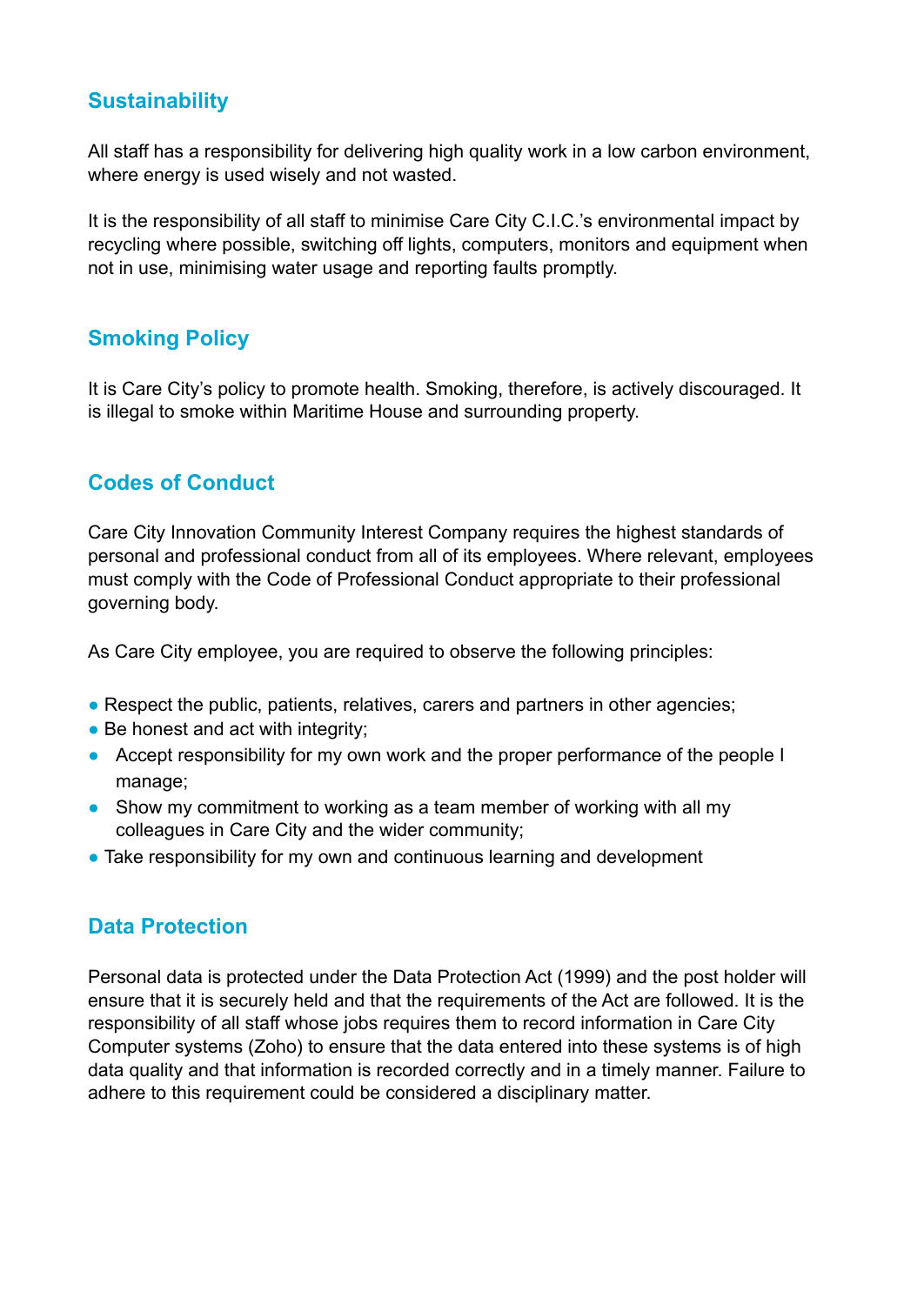#### **Information Security and Confidentiality**

All employees are required to observe the strictest confidence with regard to any patient/client information that they may have access to, or accidentally gain knowledge of, in the course of their duties.

All employees are required to observe the strictest confidence regarding any information relating to the work of Care City and its employees.

You are required not to disclose any confidential information either during or after your employment with Care City Innovation C.I.C., other than in accordance with the relevant professional codes.

All person identifiable information must be held in the strictest confidence and should be disclosed only to authorised people in accordance with the Data Protection Act 1998 unless explicit written consent has been given by the person identified, or where information sharing protocols exist.

Failure to comply with these regulations whilst in the employment of Care City Innovation C.I.C. could result in action being taken under its Disciplinary Policy and Procedure.

#### **Equality and Diversity**

Care City Innovation C.I.C. is committed to implementation of the Equality and Diversity at Workplace policy which ensures equal opportunities for all.

Care City is also committed to embracing diversity and eliminating discrimination in both its role as an employer and as a provider of services.

It aims to create a culture that respects and values each other's differences, promotes dignity, equality and diversity and encourages individuals to develop and maximise their potential. Care City will ensure that it provides equal and fairness for all, and not to discriminate on the grounds of gender, marital status, race/ethnicity, disability, sexual orientation, religion, transgender or gender reassignment status, age, marriage or civil partnership/same sex marriage, and because of you being pregnant or being on maternity/paternity leave. All staff are required to observe this policy in their behaviour to employees and patients/service users.

#### **Key Performance Indicators (KPIs)**

Each individual and service will be set KPIs and achievement against these will be regularly reviewed. Performance against individual and service KPI's will be routinely monitored by your manager.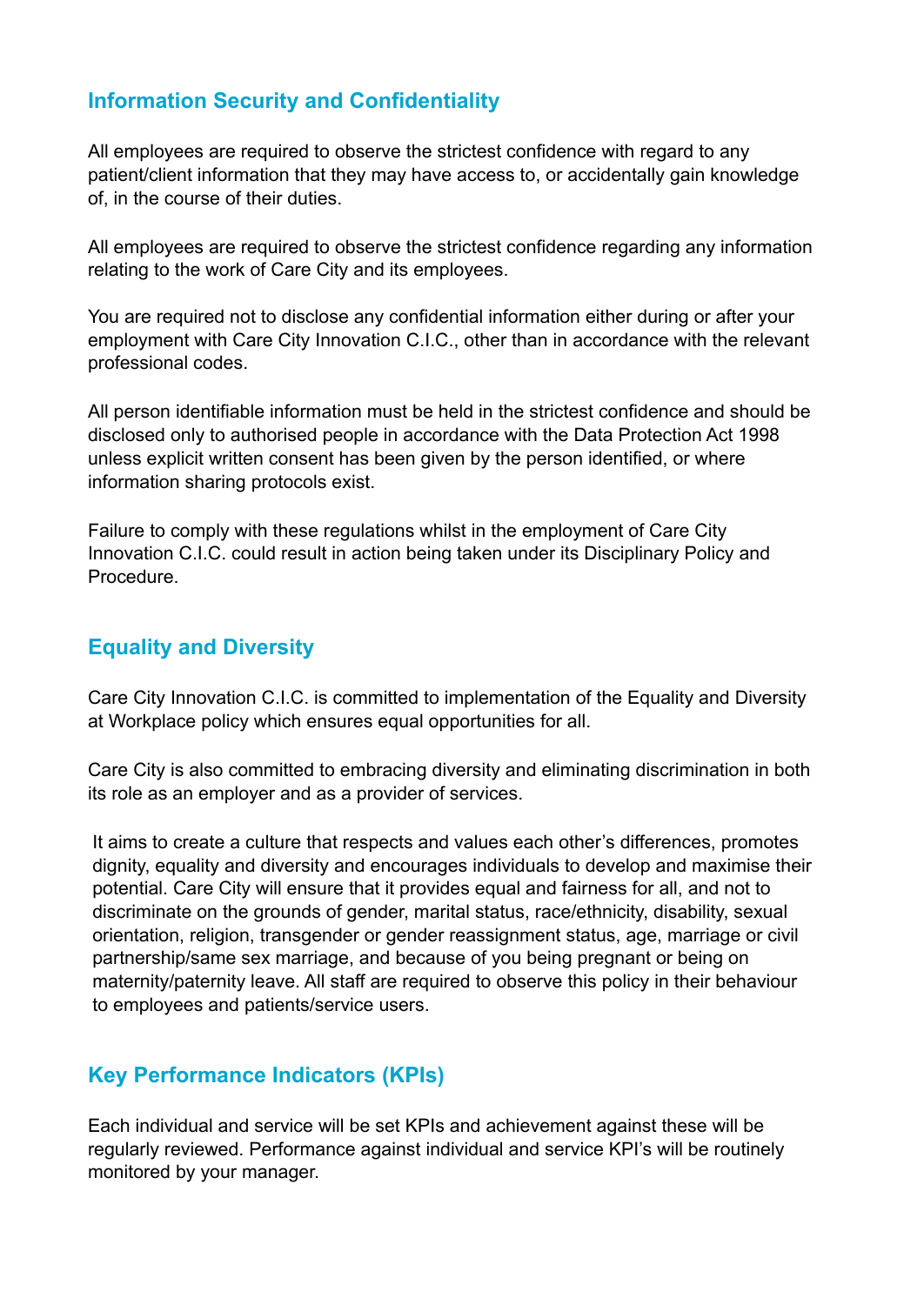#### **Review of this Job Description**

This job description is intended as an outline of the general areas of activity and will be amended in the light of the changing needs of the organisation. To be reviewed in conjunction with the post holder.

#### **Other Duties**

There may be a requirement to undertake other duties as may reasonably be required to support Care City. These may be based at other Care City partner locations.